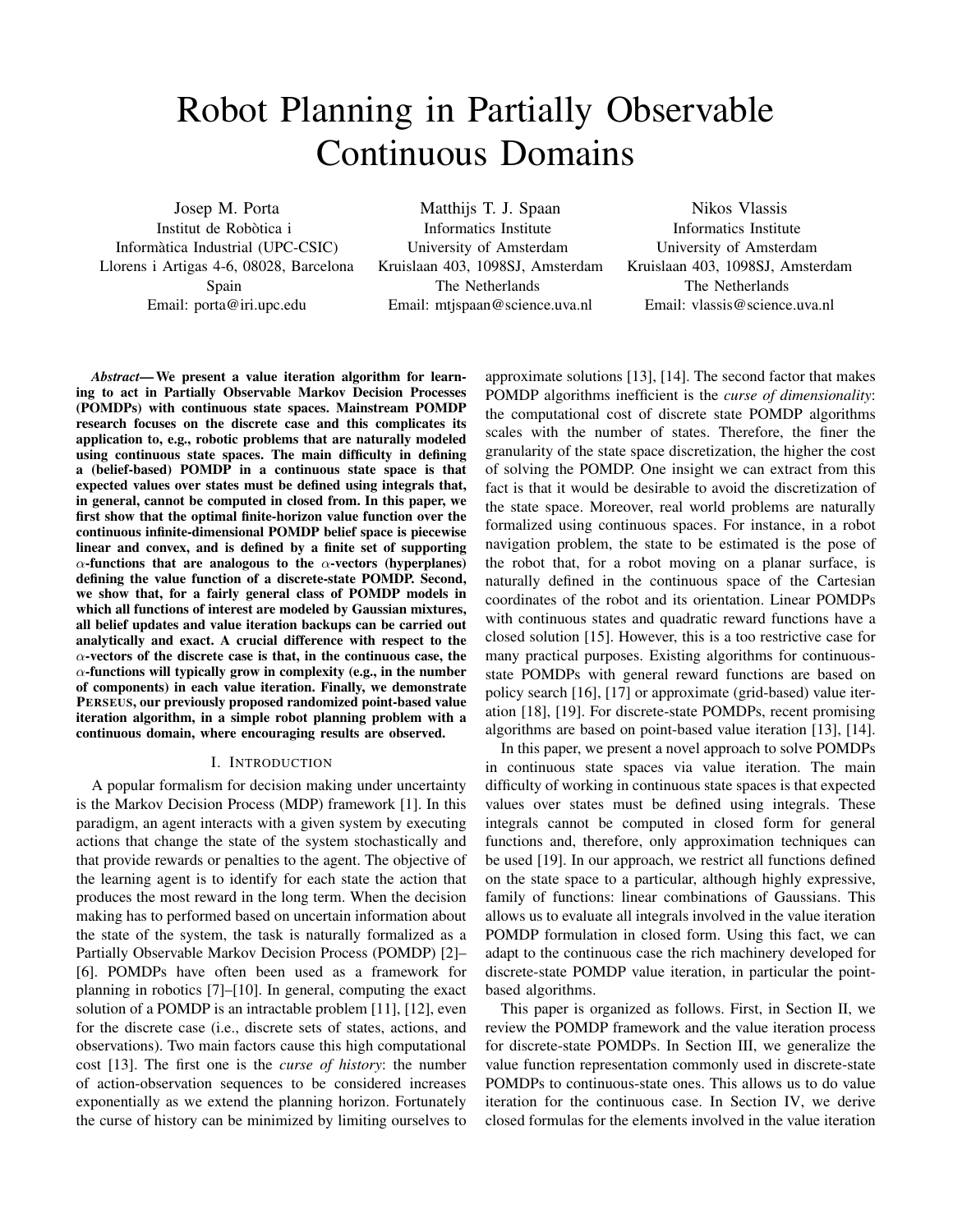framework introduced in Section III, assuming a Gaussianbased representation for the beliefs and the models defining the POMDP. In Section V, we use these closed formulas to define a point-based algorithm for Gaussian-based POMDPs. In Section VI, we present some results with the proposed algorithm and, in Section VII, we summarize our work and point to directions for further research.

## II. PRELIMINARIES: POMDPS

A POMDP models an agent interacting with a system using the following elements

- A set of system states,  $S$ .
- A set of agent actions, A.
- A set of observations, O.
- An action (or transition) model defined by  $p(s'|a, s)$ , the probability that the system changes from state  $s$  to  $s'$ when the agent executes action  $a$ .
- An observation model defined by  $p(o|s)$ , the probability that the agent observes  $o$  when the system reaches state  $s$ .
- A reward function defined as  $r_a(s) \in \mathbb{R}$ , the reward obtained by the agent if it executes action  $a$  when the the system is in state s.

At a given moment, the system is in a state, s, and the agent executes an action, a. As a result, the agent receives a reward,  $r$ , the system state changes to  $s'$  and, then, the agent observes o. The knowledge of the agent about the system state is represented as a *belief*, i.e., a probability distribution over the state space. The initial belief is assumed to be known and, for a discrete set of states, if  $b$  is the belief of the agent about the state, the belief after executing action  $\alpha$  and observing  $\alpha$ is

$$
b^{a,o}(s') = \frac{p(o|s')}{p(o|a,b)} \sum_{s \in S} p(s'|s,a) b(s).
$$
 (1)

A function mapping beliefs to actions is called a *policy*. An optimal policy is one that, on the average, generates as much reward as possible in the long term. The *value function* condenses the immediate and delayed reward that can be obtained from a given belief. This function can be expressed in a recursive way

$$
V_n(b) = \max_a Q_n(b, a), \tag{2}
$$

with

$$
Q_n(b, a) = \sum_{s \in S} r_a(s) b(s) + \gamma \sum_o p(o|b, a) V_{n-1}(b^{a, o}), \quad (3)
$$

where  $n$  is the planning horizon,  $S$  and  $O$  are assumed discrete and  $\gamma \in [0, 1)$  is a discount factor that trades off the importance of the immediate and the delayed reward. The above recursion is usually written in functional form

$$
V_n = H V_{n-1} \tag{4}
$$

and it is known as the *Bellman recursion* [20]. This recursion converges to a fixed point  $V^*$  that is the optimal value function [1] An optimal policy  $\pi^*$  can be defined as

$$
\pi^*(b) = \arg\max_a Q^*(b, a)
$$

for Q<sup>∗</sup> the Q-function associated with the optimal value function,  $V^*$ .

*Value iteration* for POMDPs [2], [6], [21] generates a sequence of functions  $V_i$  using the recurrence in Eq. 4 that progressively approach  $V^*$  and computes an approximately optimal policy from the final  $V_i$ .

At first sight the value function seems intractable, but it can be expressed in a simple form [2]

$$
V_n(b) = \max_{\{\alpha_n^i\}_i} \sum_s \alpha_n^i(s) b(s),
$$

with  $\{\alpha_n^i\}_i$  a set of vectors. Using this formulation, value iteration algorithms typically focus on the computation of the  $\alpha_n$ -vectors.

# III. POMDPS IN CONTINUOUS STATE SPACES

In this section, we generalize POMDPs to continuous state spaces, while still assuming discrete action and observation spaces. With this formulation, we avoid the necessity of discretizing the state space and, thus, we reduce the chance of being affected by the curse of dimensionality.

In the discrete case, expectations for a given belief are computed by summing over the state space (see Eqs. 1 and 3). The generalization to the continuous case amounts to computing these expected values by integrating instead of summing. Thus we have

$$
b^{a,o}(s') = \frac{p(o|s')}{p(o|a,b)} \int_s p(s'|s,a) b(s), \tag{5}
$$

and

$$
Q_n(b,a) = \int_s r_a(s) b(s) + \gamma \sum_o p(o|b,a) V_{n-1}(b^{a,o}), \quad (6)
$$

where  $r_a : S \to \mathbb{R}$  is a continuous reward function for action  $\overline{a}$ .

With a continuous state space, the belief space is also continuous, as in the discrete case, but now with an infinite number of dimensions. However, there are several properties typical of value functions for discrete state spaces that still hold in the continuous case. Namely, we can prove [22] that (1) the optimal finite-horizon value function is piecewise linear and convex (PWLC) in the belief space, (2) the value function recursion is isotonic, and (3) this recursion is also a contraction (and thus, the iterative computation of the value function for increasing horizons will converge to the optimal value function  $V^*$ ).

The PWLC is a basic property since it allows to represent the value function using a small set of supporting elements. This kind of representation is the key element to define the value iteration process. To prove this property, we first need to prove the following lemma.

*Lemma 1:* The value function in a continuous-state POMDP can be expressed as

$$
V_n(b) = \max_{\{\alpha_n^i\}_i} \int_s \alpha_n^i(s) b(s),
$$

for appropriate  $\alpha$ -functions  $\alpha_n^i : S \to \mathbb{R}$ .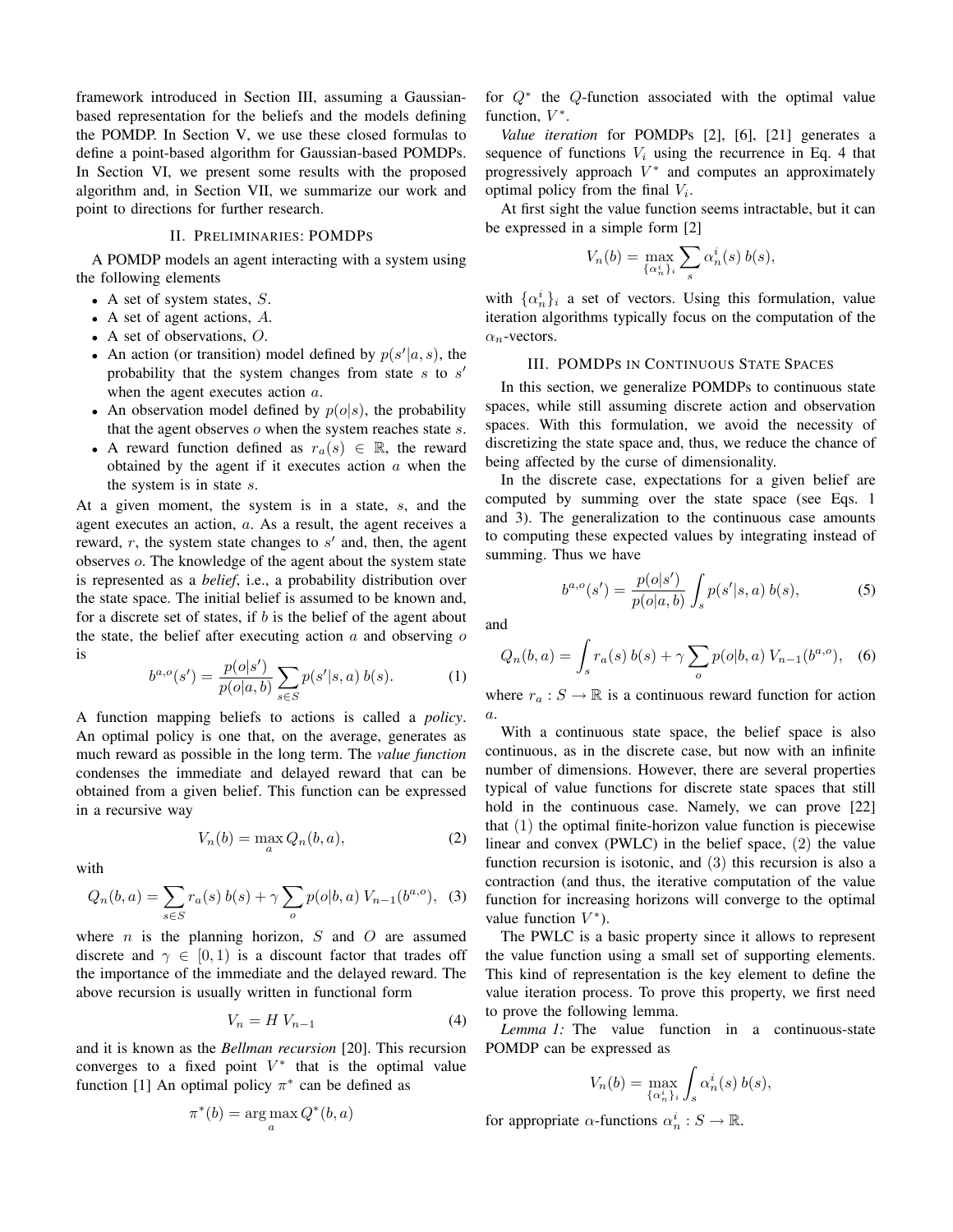*Proof:* The proof, as in the discrete case, is done via induction. For planning horizon 0, we only have to take into account the immediate reward and, thus, we have that

$$
V_0(b) = \max_a \int_s r_a(s) b(s),
$$

and, therefore, if we define

$$
\{\alpha_0^i(s)\}_i = \{r_a(s)\}_{a \in A},
$$

we have that, as desired

$$
V_0(b) = \max_{\{\alpha_0^i\}_i} \int_s \alpha_0^i(s) b(s).
$$

For the general case, we have that, using Eqs. 2 and 6,

$$
V_n(b) = \max_{a} \left\{ \int_s r_a(s) b(s) + \gamma \sum_o p(o|a, b) V_{n-1}(b^{a, o}) \right\},\,
$$

and, by the induction hypothesis,

$$
V_{n-1}(b^{a,o}) = \max_{\{\alpha_{n-1}^j\}_j} \int_{s'} \alpha_{n-1}^j(s') b^{a,o}(s').
$$

From Eq. 5,

$$
V_{n-1}(b^{a,o}) = \max_{\{\alpha_{n-1}^j\}_j} \int_{s'} \alpha_{n-1}^j(s') \frac{p(o|s')}{p(o|a,b)} \int_s p(s'|s,a) b(s)
$$
  
= 
$$
\frac{1}{p(o|a,b)} \max_{\{\alpha_{n-1}^j\}_j} \int_{s'} \alpha_{n-1}^j(s') p(o|s') \int_s p(s'|s,a) b(s),
$$

and, therefore,

$$
V_n(b) = \max_{a} \left\{ \int_s r_a(s) b(s) + \gamma \sum_{o} \max_{\{\alpha_{n-1}^j\}_j} \int_{s'} \alpha_{n-1}^j(s') p(o|s') \int_s p(s'|s, a) b(s) \right\}
$$
  
= 
$$
\max_{a} \left\{ \int_s r_a(s) b(s) + \gamma \sum_{o} \max_{\{\alpha_{n-1}^j\}_j} \int_s \left[ \int_{s'} \alpha_{n-1}^j(s') p(o|s') p(s'|s, a) \right] b(s) \right\}.
$$

At this point, we define

$$
\alpha_{a,o}^j(s) = \int_{s'} \alpha_{n-1}^j(s') \, p(o|s') \, p(s'|s,a). \tag{7}
$$

With this, we have that

$$
V_n(b) = \max_a \Big\{ \int_s r_a(s) b(s) + \gamma \sum_o \max_{\{\alpha^j_{a,o}\}_j} \int_s \alpha^j_{a,o}(s) b(s) \Big\},\,
$$

and we define

$$
\alpha_{a,o,b} = \underset{\{\alpha_{a,o}^j\}_j}{\arg \max} \int_s \alpha_{a,o}^j(s) b(s). \tag{8}
$$

Observe that, for a given a and o,  $\alpha_{a,o,b}$  is just one of the M elements in the set  $\{\alpha_{a,o}^j\}_j$ . Using a reasoning parallel to that of the enumeration phase of the Monahan's algorithm [3], we can have, at most,  $|A|M|^{O}$  different  $\alpha_{a,o,b}$ -functions. The finite cardinality of this set is a crucial point since it proves that we can represent  $V_n(b)$  with a finite set of supporting  $\alpha$ -functions, despite the infinite dimensionality of the belief space.

Using the above, we can write

$$
V_n(b) = \max_a \Big\{ \int_s r_a(s) b(s) + \gamma \sum_o \int_s \alpha_{a,o,b}(s) b(s) \Big\}
$$
  
= 
$$
\max_a \Big\{ \int_s \Big[ r_a(s) + \gamma \sum_o \alpha_{a,o,b}(s) \Big] b(s) \Big\}.
$$

If we define

$$
\{\alpha_n^i(s)\}_i = \{r_a(s) + \gamma \sum_o \alpha_{a,o,b}(s)\}_{{a \in A}},\tag{9}
$$

we have  $V_n$  in the desired form

$$
V_n(b) = \max_{\{\alpha_n^i\}_i} \int_s \alpha_n^i(s) \, b(s), \tag{10}
$$

and, thus, the lemma holds.

*Lemma 2:* The value function is PWLC in the belief space. *Proof:* It holds that

$$
V_n(b) = \max_{\{\alpha_n^i\}_i} V_n^i(b),
$$

with

$$
V_n^i(b) = \int_s \alpha_n^i(s) b(s).
$$

For a particular  $V_n^i$  clearly holds

$$
V_n^i(\kappa b_1 + \lambda b_2) = \kappa V_n^i(b_1) + \lambda V_n^i(b_2),
$$

for arbitrary  $\kappa$  and  $\lambda$ . Therefore, each  $V_n^i$  is a linear function in b.

The *piecewise linearity* part of the property is given by the fact that the  $\{\alpha_n^i\}_i$  set is of finite cardinality and, as shown above,  $V_n$  is linear, for each individual  $\alpha_n^i$ . Finally, the convexity is given by the fact that we take the maximum of convex (linear) functions when computing the value function and, thus, we obtain a convex function as a result.

Eqs. 7 to 9 constitute the value iteration process for continuous state POMDP since they provide a constructive way to determine the elements (i.e., the  $\alpha$ -functions) defining  $V_n$ from those defining  $V_{n-1}$ .

# IV. GAUSSIAN-BASED POMDPS

In previous section, we left as an open point how to actually compute the belief update (Eq. 5), the steps in the value iteration process (Eqs. 7 to 9), and the value for a given belief point (Eq. 10). In this section, we show how these computations are possible assuming that the beliefs as well as the observation, action, and reward models are represented as linear combinations of Gaussians. We first formally introduce our assumptions on the models (Section IV-A) and then we define the belief update (Section IV-B) and the basic value iteration steps (Section IV-C) for Gaussian-based POMDPs.

Note that other families of integrable functions could be used to determine the  $\alpha$ -functions in closed form, but Gaussian-based models provide a high degree of flexibility and are of common use in many applications, including robotics [23], [24].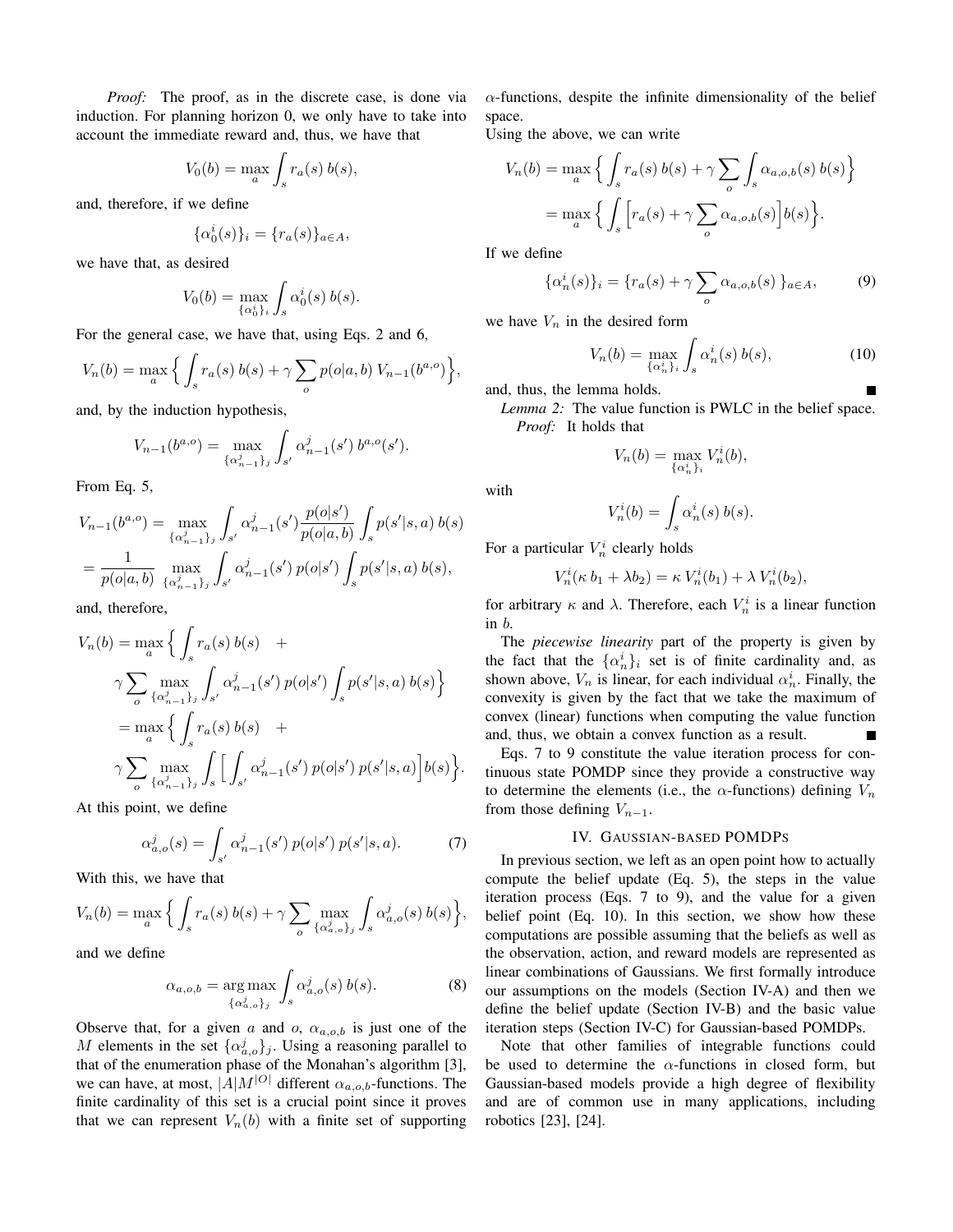## *A. Models for Gaussian-based POMDPs*

We will assume that belief points are represented as Gaussian mixtures

$$
b(s) = \sum_{j} w_j \, \phi(s|s_j, \Sigma_j), \tag{11}
$$

with  $\phi$  a Gaussian with mean  $s_j$  and covariance matrix  $\Sigma_j$ and where the mixing weights satisfy  $w_j > 0$ ,  $\sum_j w_j = 1$ . In the extreme case, Gaussian mixtures with an infinite number of components would be necessary to represent a given point in the continuous, infinite-dimensional belief space. However, only Gaussian mixtures with few components are needed in practical situations.

We assume that our observation model is defined nonparametrically from a set of samples  $T = \{(s_i, o_i) \mid i \in$  $[1, N]$ } with  $o_i$  an observation obtained at state  $s_i$ . Using these samples, the observation model can be defined as

$$
p(o|s) = \frac{p(s|o) p(o)}{p(s)},
$$

and, assuming a uniform  $p(s)$  in the space covered by T, and approximating  $p(o)$  from the samples in the training set we have

$$
p(o|s) \approx \left[\frac{1}{N_o} \sum_{i=1}^{N_o} \lambda_i^o \phi(s|s_i^o, \Sigma_i^o)\right] \frac{N_o}{N} = \sum_{i=1}^{N_o} w_i^o \phi(s|s_i^o, \Sigma_i^o)
$$

with  $s_i^o$  one of the  $N_o$  points in T with  $o$  as an associated observation and where  $w_i^o = \lambda_i^o/N$  and  $\Sigma_i^o$  are, respectively, a weighting factor and a covariance matrix associated with that training point. The sets  $\{\lambda_i^o\}_i$  and  $\{\Sigma_i^o\}_i$  are defined so that

$$
p(s) = \sum_{o} p(s|o) p(o) = \sum_{o} \sum_{i=1}^{N_o} w_i^o \phi(s|s_i^o, \Sigma_i^o),
$$

is (approximately) uniform in the area covered by  $T$ .

As far as the action model is concerned, we assume it is linear-Gaussian

$$
p(s'|s,a) = \phi(s'|s + \Delta(a), \Sigma^a). \tag{12}
$$

Non-linear action models can be approximated as it is done, for instance, in the extended Kalman filter or in the unscented Kalman filter [25]. The function  $\Delta: A \rightarrow S$  implements the transition model of the system.

Finally, the reward can be seen as an observation with an associated scalar value. Therefore, assuming a finite set of possible rewards  $R = \{r_i \mid i \in [1, M]\}$ , the reward model  $p(r|s, a)$  for each particular a can be represented in the same way as the observation model

$$
p(r|s, a) \approx \sum_{i=1}^{M_r} w_i^r \phi(s|s_i^r, \Sigma_i^r).
$$

With that, we have that

$$
r_a(s) = \sum_{r \in R} r p(r|s, a) \approx \sum_{r \in R} r \sum_{i=1}^{M_r} w_i^r \phi(s|s_i^r, \Sigma_i^r),
$$

that is an unnormalized Gaussian mixture.

#### *B. Belief update for Gaussian-Based POMDPs*

The belief update on Eq. 5 can be implemented in our model taking into account that it consists of two steps. The first one is the application of the action model on the current belief state. This can be computed as the convolution of the Gaussians representing  $b(s)$  (Eq. 11) with the Gaussian representing the action model (Eq. 12). This convolution results in

$$
\int_{s} p(s'|s, a) b(s) = \sum_{j} w_j \phi(s|s_j + \Delta(a), \Sigma_j + \Sigma^a).
$$

In the second step of the belief update, the prediction obtained with the action model is corrected using the information provided by the observation model

$$
b^{a,o}(s') \propto \left[\sum_i w_i^o \phi(s'|s_i^o, \Sigma_i^o)\right] \times
$$

$$
\left[\sum_j w_j \phi(s|s_j + \Delta(a), \Sigma_j + \Sigma^a)\right]
$$

$$
= \sum_{i,j} w_i^o w_j \phi(s'|s_i^o, \Sigma_i^o) \phi(s|s_j + \Delta(a), \Sigma_j + \Sigma^a)
$$

The product of two Gaussian functions is a scaled Gaussian. Therefore, we have that

$$
b^{a,o}(s') \propto \sum_{i,j} w_i^o w_j \, \delta_{i,j}^{a,o} \, \phi(s' | s_{i,j}^{a,o}, \Sigma_{i,j}^{a,o}),
$$

with

$$
\delta_{i,j}^{a,o} = \phi(s_j + \Delta(a) | s_i^o, \Sigma_i^o + \Sigma_j + \Sigma^a),
$$
  
\n
$$
\Sigma_{i,j}^{a,o} = ((\Sigma_i^o)^{-1} + (\Sigma_j + \Sigma^a)^{-1})^{-1},
$$
  
\n
$$
s_{i,j}^{a,o} = \Sigma_{i,j}^{a,o}((\Sigma_i^o)^{-1} s_i^o + (\Sigma_j + \Sigma^a)^{-1} (s_j + \Delta(a))).
$$

The proportionality in the definition of  $b^{a,o}(s')$  implies that the weights  $(w_i^o w_j \delta_{i,j}^{a,o}, \forall i, j)$  should be scaled to sum to one.

# *C. Backup Operator for Gaussian-Based POMDPs*

The computation of the mapping  $H$  (Eq. 4) for a given belief point b is called a *backup*. This mapping determines the α function (or α-vectors in the discrete case) to be included in  $V_n$  for a belief point under consideration (see Eqs. 7 to 9). A full backup, i.e., a backup for the whole belief space, involves the computation of all relevant  $\alpha$ -functions for  $V_n$ . Full backups are computationally expensive (in the discrete case they involve the use of linear programming in order to determine a sufficient set of points on which to backup), but the backup for a single belief point is relatively cheap. This is exploited by the point-based POMDP algorithms to efficiently approximate  $V_n$  on a fixed set of belief points [13], [14]. Next, we describe the backup operator on a continuous state space that we will use later in the PERSEUS algorithm.

The backup for a given belief point  $b$  is

$$
\mathtt{backup}(b) = \underset{\{\alpha^i_n\}_i}{\arg\max} \int_s \alpha^i_n(s) \: b(s),
$$

where  $\alpha_n^i(s)$  is defined in Eqs. 8 and 9 from the  $\alpha_{a,o}$ -functions (Eq. 7).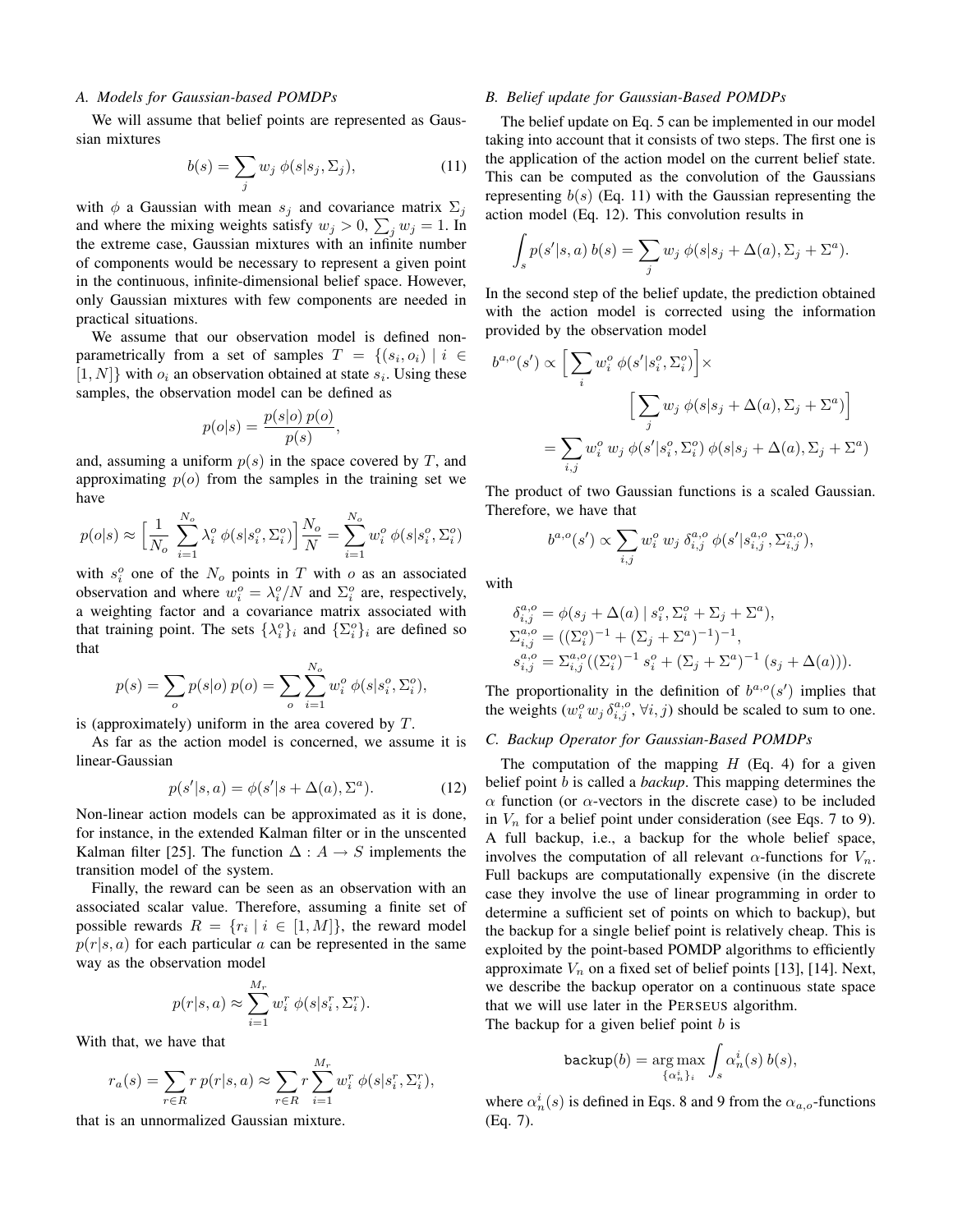*Lemma* 3: The functions  $\alpha_n^i(s)$  can be expressed as linear combinations of Gaussians, assuming the sensor, action and reward models are also Gaussian-based.

*Proof:* This lemma can be proved via induction. For  $n = 0$ ,  $\alpha_0^i(s) = r_a(s)$  for a fixed a and thus it is indeed an unnormalized Gaussian mixture. For  $n > 0$ , we assume that

$$
\alpha_{n-1}^j(s')=\sum_k w_k^j\,\phi(s'|s_k^j,\Sigma_k^j).
$$

Then, with our particular models,  $\alpha_{a,o}^j(s)$  in Eq. 7 is the integral of three linear combinations of Gaussians

$$
\alpha_{a,o}^j(s) = \int_{s'} \Big[ \sum_k w_k^j \phi(s'|s_k^j, \Sigma_k^j) \Big] \Big[ \sum_l w_l^o \phi(s'|s_l^o, \Sigma_l^o) \Big] \times
$$
  

$$
\phi(s'|s + \Delta(a), \Sigma^a)
$$
  

$$
= \sum_{k,l} w_k^j w_l^o \int_{s'} \phi(s'|s_k^j, \Sigma_k^j) \phi(s'|s_l^o, \Sigma_l^o) \phi(s'|s + \Delta(a), \Sigma^a).
$$

In this case, we have to perform the product of two Gaussians twice, once for  $\phi(s'|s_k^j, \Sigma_k^j)$  and  $\phi(s'|s_l^o, \Sigma_l^o)$  to get  $(\delta_{k,l}^{j,o} \phi(s'|s_1, \Sigma_1))$  and once more for  $(\delta_{k,l}^{j,o} \phi(s'|s_1, \Sigma_1))$  and  $\phi(s'|s+\Delta(a),\Sigma^a)$  to get  $(\delta^{j,o}_{k,l}\beta^{j,o,a}_{k,l}(s)\phi(s'|s,\Sigma))$ . The terms  $\delta_{k,l}^{j,o}$  and  $\beta_{k,l}^{j,o,a}(s)$  can be expressed as

$$
\delta_{k,l}^{j,o} = \phi(s_l^o | s_k^j, \Sigma_k^j + \Sigma_l^o), \beta_{k,l}^{j,o,a}(s) = \phi(s | s_{k,l}^{j,o} - \Delta(a), \Sigma_{k,l}^{j,o} + \Sigma^a),
$$

with

$$
\begin{aligned} \Sigma_{k,l}^{j,o} &= [(\Sigma_{k}^{j})^{-1} + (\Sigma_{l}^{o})^{-1}]^{-1}, \\ s_{k,l}^{j,o} &= \Sigma_{k,l}^{j,o} \; [(\Sigma_{k}^{j})^{-1} \; s_{k}^{j} + (\Sigma_{l}^{o})^{-1} \; s_{l}^{o}]. \end{aligned}
$$

With this, we have

$$
\alpha_{a,o}^{j}(s) = \sum_{k,l} w_{k}^{j} w_{l}^{o} \int_{s'} \delta_{k,l}^{j,o} \beta_{k,l}^{j,o,a}(s) \phi(s'|s, \Sigma)
$$
  
= 
$$
\sum_{k,l} w_{k}^{j} w_{l}^{o} \delta_{k,l}^{j,o} \beta_{k,l}^{j,o,a}(s) \int_{s'} \phi(s'|s, \Sigma)
$$
  
= 
$$
\sum_{k,l} w_{k}^{j} w_{l}^{o} \delta_{k,l}^{j,o} \beta_{k,l}^{j,o,a}(s).
$$

Once we have the  $\alpha_{a,o}^j$ -functions, we can compute the  $\alpha_n^i$ functions. To do that, we need to determine the  $\alpha_{a,o}^j$  for which

$$
\int_s \alpha_{a,o}^j(s) \, b(s)
$$

is maximized. Since the integral of the product of two Gaussian mixtures (in particular an  $\alpha$ -function and a belief point) is a rather common operation in the continuous state POMDP framework we will denote it by

$$
\langle \alpha, b \rangle = \int_s \alpha(s) b(s).
$$

This operator can be computed as

$$
\langle \alpha, b \rangle = \int_{s} \Big[ \sum_{k} w_{k} \phi(s|s_{k}, \Sigma_{k}) \Big] \Big[ \sum_{j} w_{j} \phi(s|s_{j}, \Sigma_{j}) \Big]
$$
  
=  $\sum_{k,j} w_{k} w_{j} \int_{s} \phi(s|s_{k}, \Sigma_{k}) \phi(s|s_{j}, \Sigma_{j})$   
=  $\sum_{k,j} w_{k} w_{j} \phi(s_{j}|s_{k}, \Sigma_{k} + \Sigma_{j}).$ 

Using this operator and Eqs. 8 and 9, we define

$$
\{\alpha_n^i(s)\}_i = \{r_a(s) + \gamma \sum_o \operatorname{arg\,max}_{\{\alpha_{a,o}^j\}_j} \langle \alpha_{a,o}^j, b \rangle\}_{a \in A}.
$$

Since all elements involved in the definition are linear combination of Gaussians so is the final result. Using the above lemma, the backup function is

$$
\mathtt{backup}(b) = \underset{\{\alpha_n^i\}_i}{\arg\max} \langle \alpha_n^i, b \rangle,
$$

and the value of  $V_n$  at b (Eq. 10) is simply

$$
V_n(b) = \langle \mathtt{backup}(b), b \rangle.
$$

# V. CONTINUOUS-STATE PERSEUS

In this section, we use the backup operator to extend to the continuous case the point-based value iteration algorithm PERSEUS [14], [26], which has been shown to be very efficient for discrete state POMDPs. The continuous-state PERSEUS algorithm is shown in Table I. Point-based POMDP algorithms focus on identifying the  $\alpha$ -functions ( $\alpha$ -vectors in the discrete case) for a set of likely belief points. The  $\alpha$ -functions for this restricted set of belief points generalize over the whole belief space and, thus, they can be used to approximate the value function for any belief point. The result is an approximation of the value function with less error in regions of the belief space where decisions are more likely to be taken.

The value update scheme of PERSEUS implements a randomized approximate value function recursion  $V_n = HV_{n-1}$ for a set of randomly sampled belief points B. First (Table I, line 2), we let the agent randomly explore the environment and collect a set  $B$  of reachable belief points. Next (Table I, lines 3-5), we initialize the value function  $V_0$  as a single weighted Gaussian with large covariance and with weight  $\min\{R\}/(1-\gamma)$ , with R the set of possible rewards.

Starting with  $V_0$ , PERSEUS performs a number of approximate value function update stages. The definition of the value update process can be seen on lines 10–20 in Table I, where B is a set of non-improved points: points for which  $V_{n+1}(b)$ is still lower than  $V_n(b)$ . At the start of each update stage,  $V_{n+1}$  is set to  $\emptyset$  and  $\overrightarrow{B}$  is initialized to  $B$ . As long as  $\overrightarrow{B}$  is not empty, we sample a point b from B and compute the new  $\alpha$ function associated with this point using the backup operator (see Section IV-C and line 14 in Table I). If this  $\alpha$ -function improves the value of b (i.e., if  $\langle \alpha, b \rangle \ge V_n(b)$ , line 15), we add  $\alpha$  to  $V_{n+1}$  (line 18). The hope is that  $\alpha$  improves the value of many other points, and all these points are removed from  $B$ (line 19). Often, a small number of vectors will be sufficient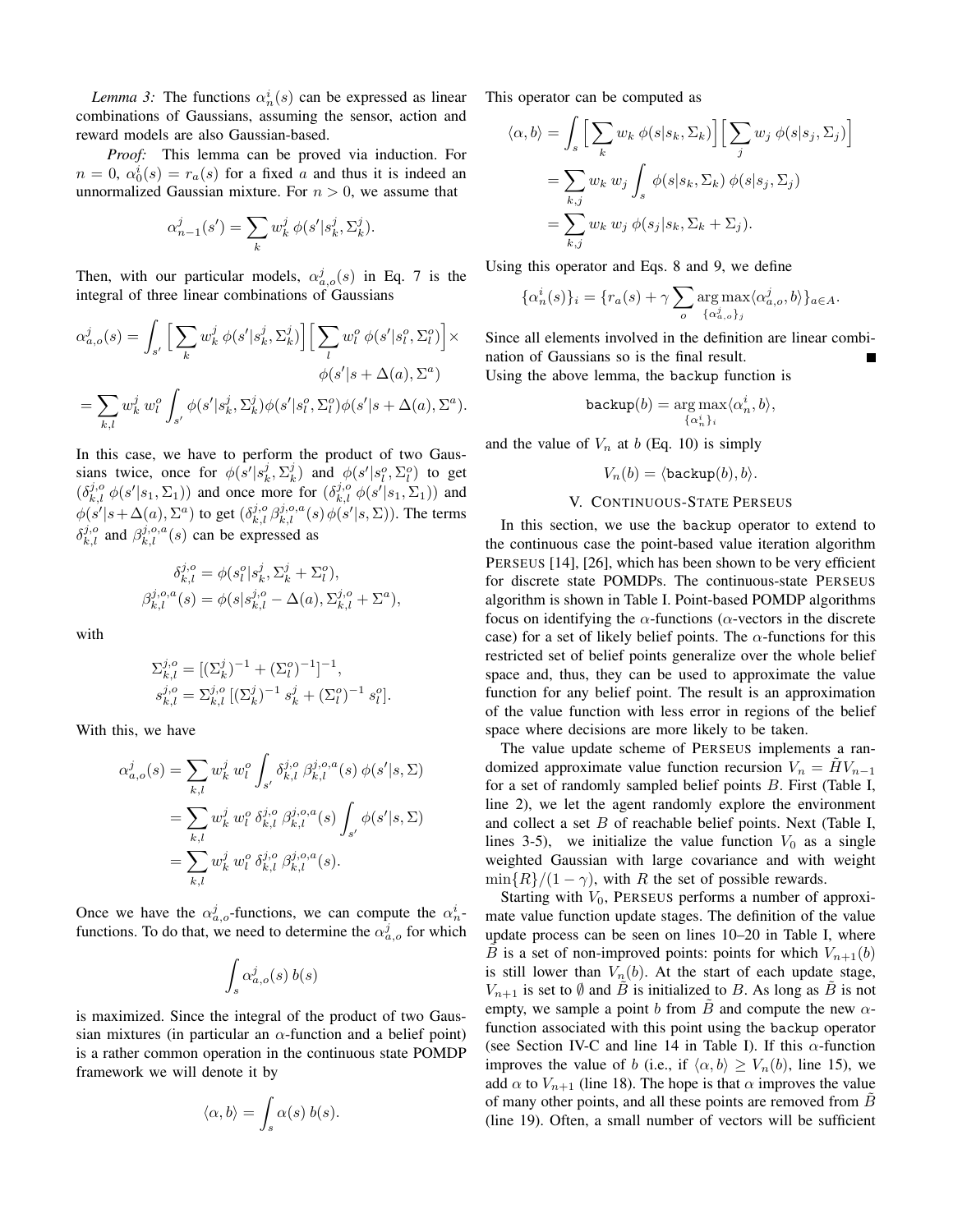**Perseus Input:** A continuous state POMDP. **Output:**  $V_n$ , an approximation to the optimal value function,  $V^*$ . 1: **Initialize**<br>2:  $B \leftarrow$  $B \leftarrow A$  set of randomly sampled belief points. 3:  $\alpha \leftarrow \frac{\min\{R\}}{1-\gamma} \phi(s|0,\Sigma_{\infty})$ 4:  $n \leftarrow 0$ 5:  $V_n \leftarrow \{\alpha\}$ 6: **do** 7:  $\forall b \in B,$ <br>8: Fun 8: Function<sub>n</sub> $(b) \leftarrow \arg \max_{\alpha \in V_n} \langle \alpha, b \rangle$ 9: Value<sub>n</sub> $(b) \leftarrow \langle$ Function<sub>n</sub> $(b), b \rangle$ 10:  $V_{n+1} \leftarrow \emptyset$ 11:  $B \leftarrow B$ 12: **do** 13:  $b \leftarrow$  Point sampled randomly from *B*.<br>14:  $\alpha \leftarrow$  backup(*b*)  $\alpha \leftarrow \texttt{backup}(b)$ 15: **if**  $\langle \alpha, b \rangle <$  Value<sub>n</sub>(b) 16:  $\alpha \leftarrow \text{Function}_n(b)$ <br>17: **endif** 17: **endif** 18:  $V_{n+1} \leftarrow V_{n+1} \cup \{\alpha\}$ 19:  $\tilde{B} \leftarrow \tilde{B} \setminus \{b' \in \tilde{B} \mid \langle \alpha, b' \rangle \geq \mathtt{Value}_n(b')\}$ 20: **until**  $B = \emptyset$ 21:  $n \leftarrow n + 1$ 22: **until** convergence



to improve  $V_n(b)$   $\forall b \in B$ , especially in the first steps of value iteration. As long as  $\ddot{B}$  is not empty we continue sampling belief points from it and trying to add their  $\alpha$ -functions to  $V_{n+1}$ .

If the  $\alpha$  computed by the backup operator does not improve at least the value of b (i.e.,  $\langle \alpha, b \rangle < V_n(b)$ , see lines 15 in Table I), we ignore  $\alpha$  and insert a copy of the maximizing function of b from  $V_n$  in  $V_{n+1}$  (lines 16 and 18). Point b is now considered improved and is removed from  $B$ , together with any other belief points that have the same function as maximizing one in  $V_n$  (line 19). This procedure ensures that  $B$  shrinks at each iteration and that the value update stage terminates.

PERSEUS stops when a given convergence criterion holds. This criterion can be based on the stability of the value function, on the stability of the associated policy, or simply on a maximum number of iterations.

One point that deserves special consideration when implementing the PERSEUS algorithm is the possible explosion of the number of components in the Gaussian mixtures defining the  $\alpha$ -functions for increasing n's and on the number of components in the belief representation when the belief update (see Section IV-B) is repeated for many time steps. The larger the number of components the slower the basic operations of the algorithm. To keep the number of components bounded, we adapted the procedure described in [27] that transforms a given



Fig. 1. A pictorial representation of the test problem (a), the corresponding observation model (b) and the reward model (c).

Gaussian mixture with  $k$  components to another Gaussian mixture with at most m components,  $m < k$ , while retaining the initial component structure.

#### VI. EXPERIMENTS AND RESULTS

To demonstrate the viability of our method we carried out an experiment in a simulated robotic domain. In this problem (see Fig. 1-a), a robot is moving in a corridor with four doors. The robot can detect when it is in front of a door and when it is at the left or right end of the corridor. In any other situation, the robot just detects that it is in a corridor (see Fig. 1-b). The robot can move 2 units to the left or to the right (with  $\Sigma^a = 0.05$ ) and can try to enter a door at any point (even when not in front of a door). The target for the robot is to locate the second door from the right and to enter it. The robot only gets positive reward when it enters the target door (see Fig. 1 c). When the robot tries to move further than the end of the corridor (either at the right or at the left) or when it tries to enter the door at a wrong position it gets negative reward.

The set of beliefs  $B$  used in the PERSEUS algorithm contains 1000 unique belief points. Those belief points are collected using random walks departing from a belief including 4 components that approximate a uniform distribution on the whole corridor. The walks of the robot along the corridor are organized in episodes where the robot executes actions until it tries to enter a door or until it executes 25 (movement) actions.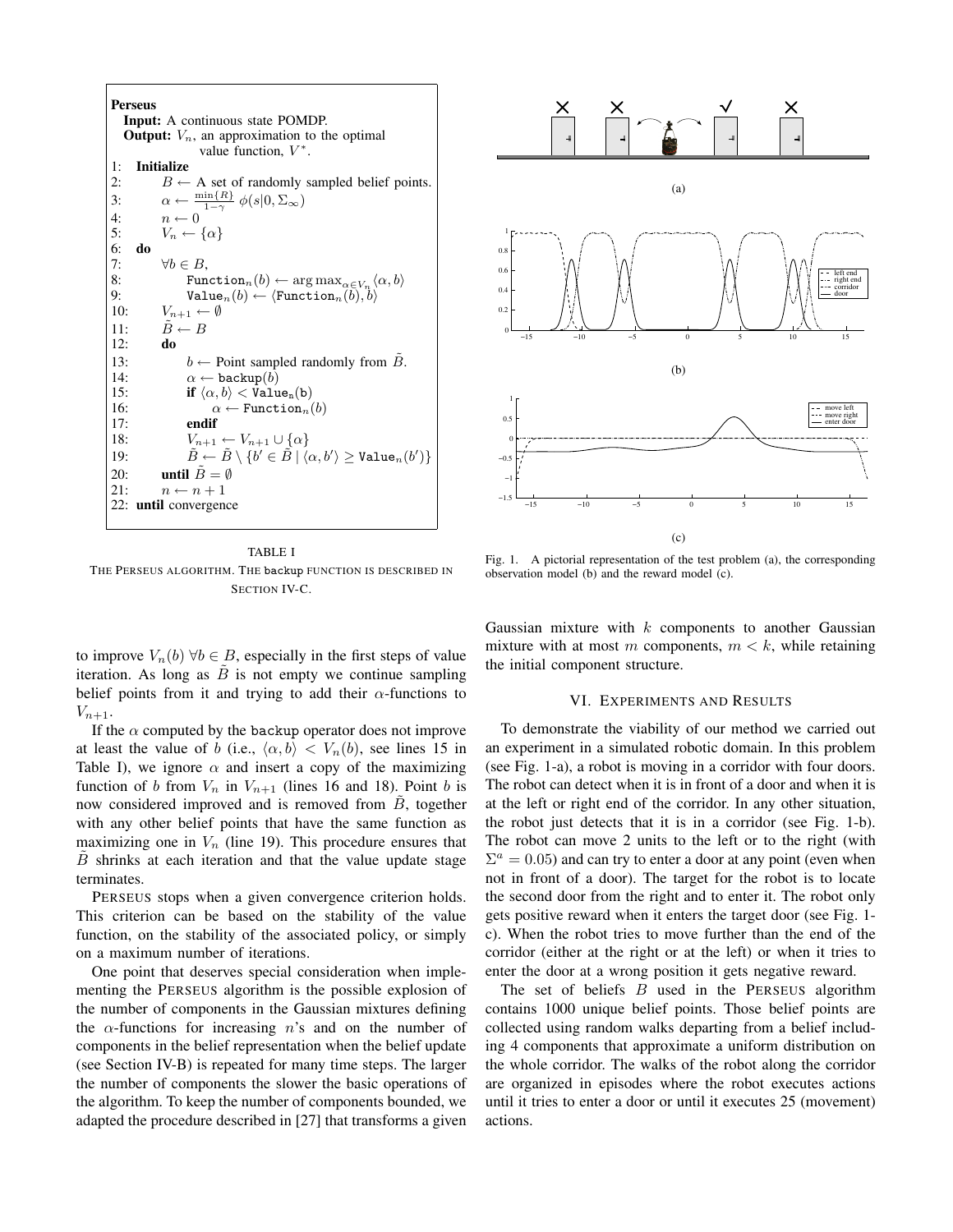$G$  ( $\leftarrow$ )

 $($  $\uparrow$  $)$ 

 $I(\uparrow)$ 



10 repetitions and the bars represent the standard deviation.

The experimental setup is completed by setting  $\gamma$  to 0.95, compressing beliefs so that they never contain more than 4 components (i.e., the number of components of the initial belief) and compressing  $\alpha$ -functions so that they never have more components than those used to represent the reward function (11 components).

Fig. 2 shows the average results obtained after 10 runs of the PERSEUS algorithm on this problem. The first plot (topleft) shows that the value computed as  $\sum_{b \in B} V(b)$  converges. The second plot (top-right) shows the expected discounted reward averaged for 100 episodes with the policy available at the corresponding time slice. The plot indicates that the robot successfully learns to find out its position and to distinguish between the four doors. The next plot (bottom-left) shows the number of  $\alpha$ -functions used to represent the value function. We can see that the number of  $\alpha$ -functions increases, but is far below 1000, the maximum possible number of  $\alpha$ -functions (if we would back up each point in  $B$ ). In the final plot (bottomright) we show the number of changes in the policy from one time step to the next one. The changes in the policy are computed as the number of elements in  $B$  with a different action from one time slice to the next. The number of policy changes drops to close to zero, indicating convergence with respect to the particular B.

Following the learned policy the robot moves to one of the ends of the corridor to determine its position and then towards the correct door to enter it. The snapshots  $A$  to  $I$  in Fig. 3 show the evolution of the belief of the robot and the executed action in each case from the initial stage of the episode to the point at which the target door is reached.

In Fig. 4 we plot the value of beliefs that have only one component, parametrized by the mean and the covariance of

Fig. 3. Evolution of the belief when following the discovered policy. The arrows under the snapshots represent the actions:  $\rightarrow$  for moving right,  $\leftarrow$  for moving left and  $\uparrow$  for entering the door. On the x-axis the four door locations are indicated.

 $H$  (←

 $I(\uparrow)$ 



Fig. 4. Value function for single component beliefs as a function of the mean and the covariance.

this component. We can see that, as the uncertainty about the position of the robot grows (i.e., as the covariance is larger) the value of the corresponding belief decreases. The colors/shadings in the figure correspond to the different actions: light-gray for moving to the right, white for entering the door, and dark-gray for moving to the left.

Observe that the advantage of using a continuous state space is that we obtain a scale-invariant solution. If we have to solve the same problem in a longer corridor, we can just scale the Gaussians used in the problem definition and we will obtain the solution with the same cost as we have now. The only difference is that more actions would be needed